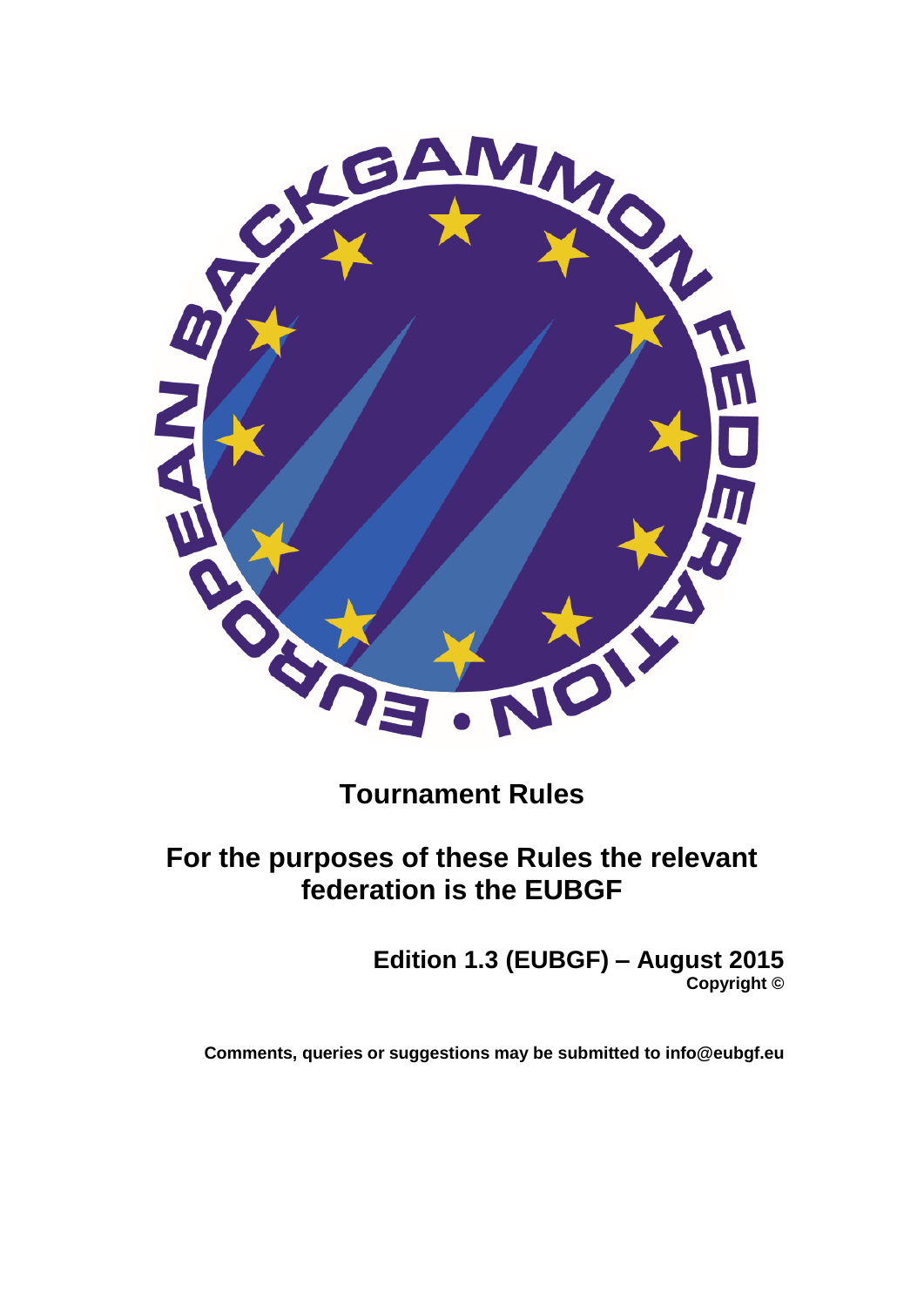| 1.7 General, recording, streaming, headphones, mobile phones,  |  |
|----------------------------------------------------------------|--|
|                                                                |  |
|                                                                |  |
|                                                                |  |
|                                                                |  |
|                                                                |  |
|                                                                |  |
|                                                                |  |
|                                                                |  |
|                                                                |  |
|                                                                |  |
|                                                                |  |
|                                                                |  |
|                                                                |  |
|                                                                |  |
|                                                                |  |
|                                                                |  |
|                                                                |  |
|                                                                |  |
|                                                                |  |
|                                                                |  |
|                                                                |  |
|                                                                |  |
|                                                                |  |
|                                                                |  |
|                                                                |  |
|                                                                |  |
|                                                                |  |
|                                                                |  |
|                                                                |  |
|                                                                |  |
|                                                                |  |
|                                                                |  |
|                                                                |  |
| 5.5 Reporting duties of the Tournament Director and the Ruling |  |
|                                                                |  |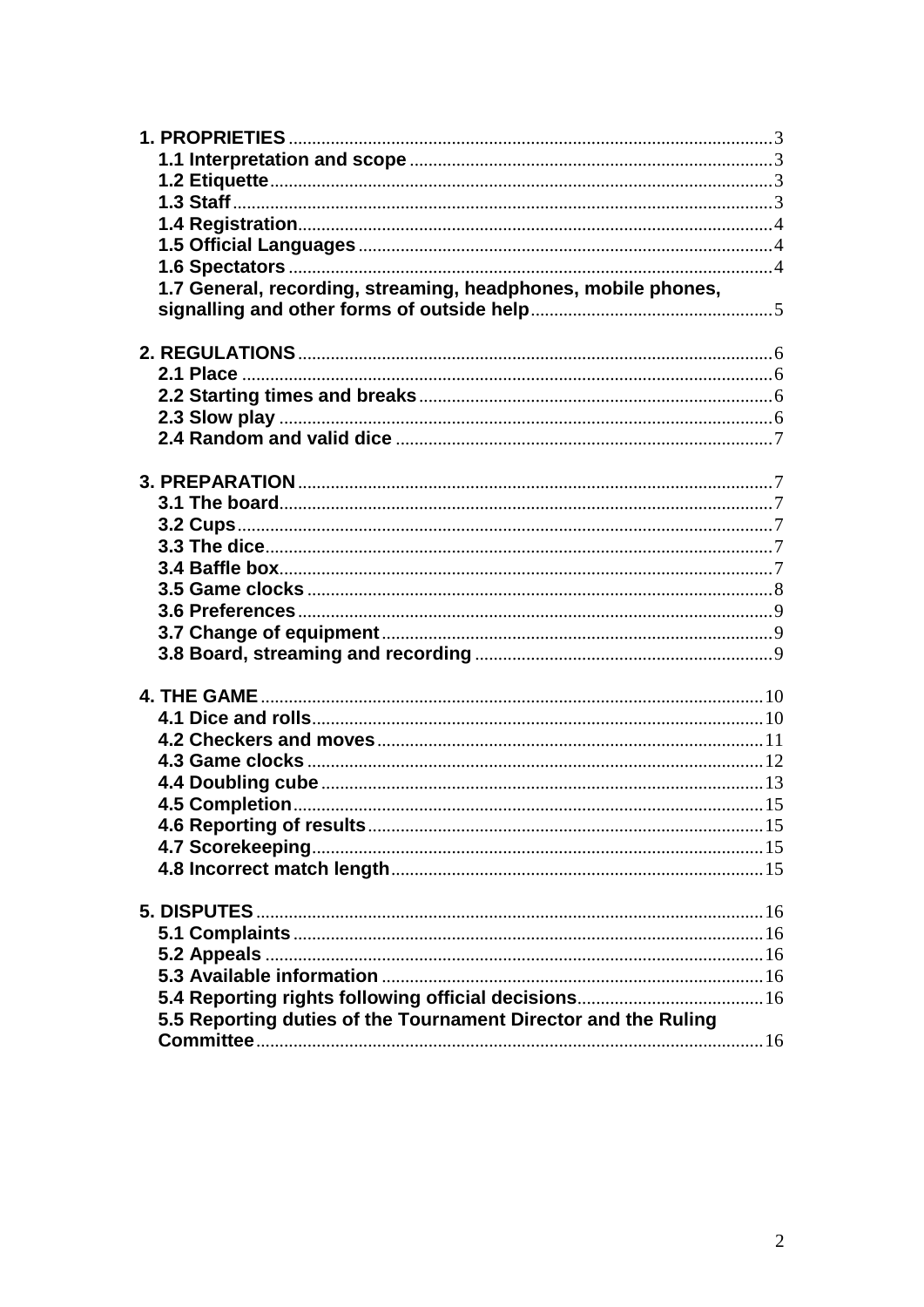# <span id="page-2-0"></span>**1. PROPRIETIES**

#### <span id="page-2-1"></span>**1.1 Interpretation and scope**

These tournament rules (the "**Rules**") as approved by the relevant federation (the "**Federation**") and as may be amended or restated from time to time, shall apply to all tournaments sanctioned or otherwise approved by the Federation (each a "**Tournament**" and together or generally "**Tournaments**") and no rules other than these Rules may be used.

The Rules are a statement of generally accepted principles of best practice for the enjoyment of tournament backgammon by all participants. However, the Rules are not intended to cover every possible situation that might arise in the course of a Tournament and accordingly are no substitute for the Tournament Director's judgement and discretion to determine the most appropriate resolution in any particular set of circumstances.

Any reference to the male gender shall be deemed a generic gender reference. Any references to players or opponents shall be deemed to include references to teams as appropriate.

### **1.2 Etiquette**

- <span id="page-2-2"></span>(i) GENERAL - Tournament directors and players are expected to behave in the spirit of the game which is to show generous sportsmanship and fair and considerate behaviour.
- (ii) HANDLING OF EQUIPMENT Players must handle the equipment in a suitable manner.
- (iii) PENALTIES A player in breach of section 1.2, subsections (i) to (ii) may be disqualified and excluded from the Tournament. In exceptional circumstances the player may be temporarily barred from future Tournaments. A Tournament Director in breach of section 1.2, subsection (i) may be barred from acting as a Federation approved Tournament Director.

#### **1.3 Staff**

- <span id="page-2-3"></span>(i) TOURNAMENT DIRECTORS - Tournaments must be supervised by one or more skilled and impartial tournament directors (each a "**Tournament Director**"). References herein to Tournament Directors shall, where appropriate, be deemed to include any staff appointed to assist such Tournament Directors.
- (ii) RULING COMMITTEE A dispute ruling committee (the "**Ruling Committee**") shall be formed as necessary pursuant to sections 5.1 or 5.2. If formed pursuant to section 5.1, the Ruling Committee shall comprise either three or five knowledgeable and impartial persons who are readily available, selected jointly by the players in dispute. If formed pursuant to section 5.2, the Ruling Committee shall comprise either three or five knowledgeable and impartial persons who are readily available, selected by the Tournament Director in his sole discretion. A Tournament Director connected to the Tournament is not permitted to be a member of a Ruling Committee.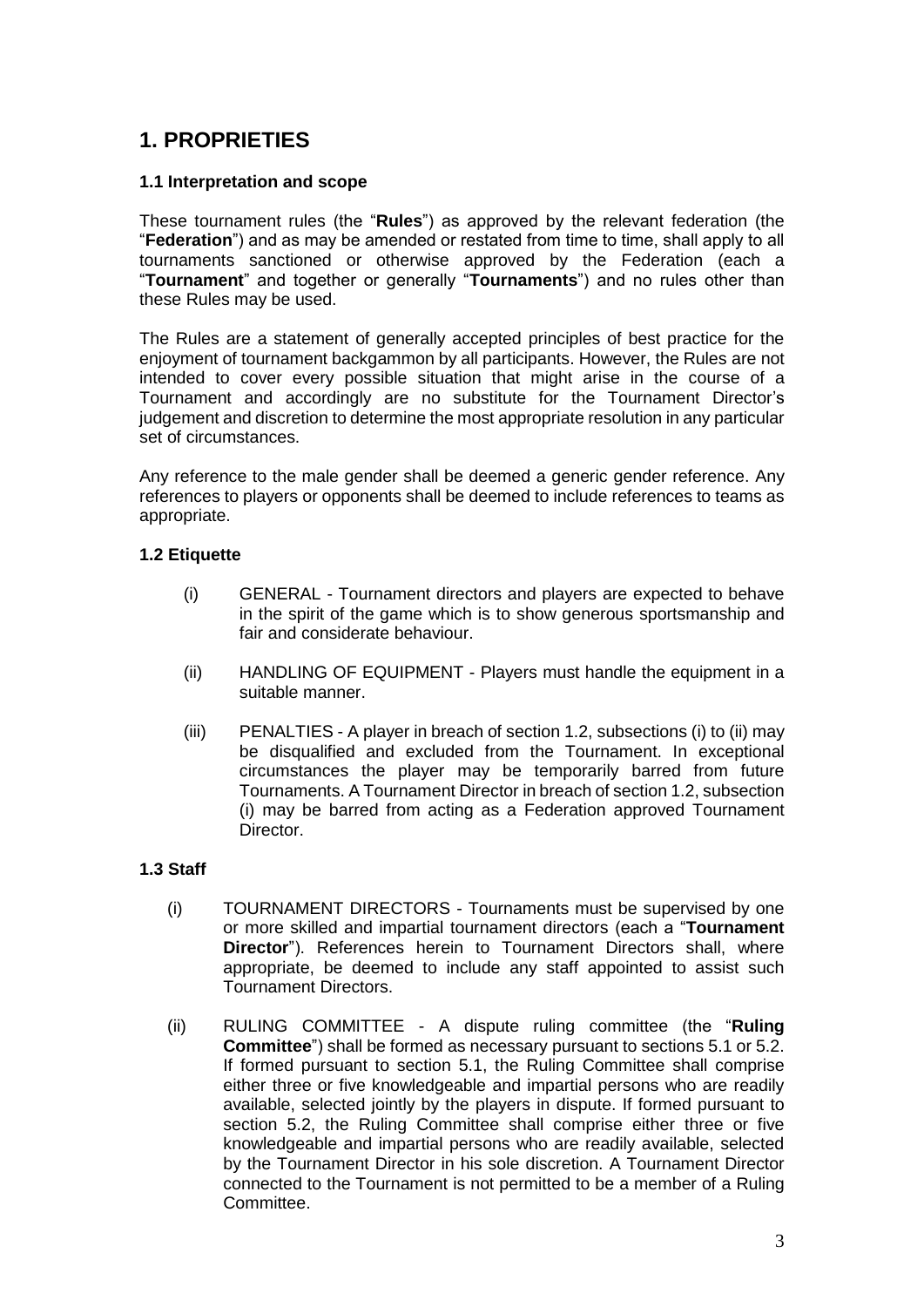(iii) MONITORS - The Tournament Director may on his own initiative, or at the request of a player, appoint a monitor for any match. The monitor has the authority to draw attention to illegal actions and protect the players from questionable or unfair behaviour. The Tournament Director has the right to charge a fee from the player requesting the monitor, or otherwise from all involved players, when such monitor is appointed.

# **1.4 Registration**

- <span id="page-3-0"></span>(i) APPROVAL - All players that sign up for a Tournament must be approved by the Tournament Director. A player may be excluded at the sole discretion of the Tournament Director and in such instance an explanation of such decision shall be provided to such player.
- (ii) ASSIGNMENT TO HIGHER FLIGHTS In Tournaments with more than one flight, a player may, at the sole discretion of the Tournament Director, be barred from a lower flight and offered a place in a higher flight.
- (iii) REPORT Where a Tournament Director refuses entry to a player in accordance with section 1.4, subsection (i), or places a player in a higher flight in accordance with section 1.4, subsection (ii), this fact must be reported to the Federation by the Tournament Director as soon as reasonably possible after the completion of the Tournament. The report must explain the reasons for the ruling.

# <span id="page-3-1"></span>**1.5 Official Languages**

The official languages (the "**Official Languages**") of Tournaments shall be English and any official or predominant language of the country in which the Tournament is taking place. While a match is in progress players and spectators are not permitted to speak in any language other than the Official Languages. Repeated transgressions by a player or spectator in breach of this provision may result firstly in a warning, and subsequently in penalty points, disqualification or exclusion from the Tournament.

For the avoidance of doubt and notwithstanding anything to the contrary above, players on a team are permitted to speak with each other in a language other than the Official Languages.

### **1.6 Spectators**

- <span id="page-3-2"></span>(i) GENERAL - Spectators should generally observe Tournament backgammon as quietly and unobtrusively as reasonably possible. Spectators must not direct attention to mistakes or illegal actions in a game nor should they comment on a game which includes asking the score during a match. However, a spectator may discreetly alert the Tournament Director to any matters of concern, which may include but are not limited to: cheating; when a player's time has run out; mistakes as to clock activation pursuant to section 4.3, subsection (iv); and mistakes as to invalid doubles pusuant to section 4.4 subsections (iv), (vi), (vii) or (viii).
- (ii) SIGNALLING AND OTHER FORMS OF OUTSIDE HELP While a match is in progress, spectators are not permitted to signal or help the players in any way.
- (iii) PENALTIES Breach of section 1.6, subsections (i) to (ii) may result in expulsion of the spectators involved. In exceptional circumstances such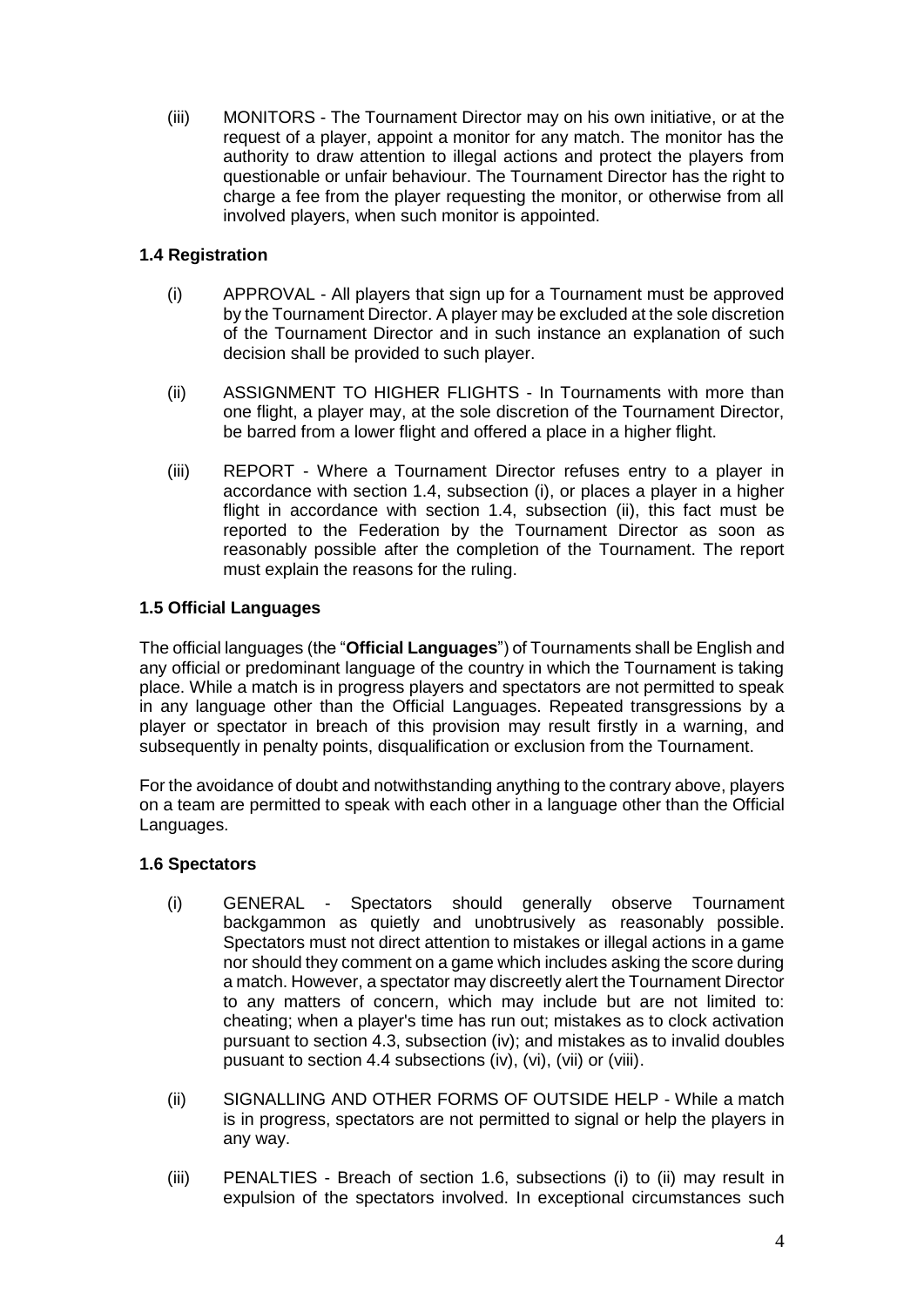spectators may be temporarily or permanently barred from participating in future Tournaments.

- (iv) REQUESTS A player may make a request with a supporting explanation to the Tournament Director that one or more spectators be barred from watching the match.
- (v) REPORTS Where a Tournament Director has expelled a spectator in accordance with section 1.6, subsection (iii), the fact must be reported to the Federation by the Tournament Director as soon as reasonably possible after the completion of the Tournament. The report must explain the reasons for the ruling.

#### **1.7 General, recording, streaming, headphones, mobile phones, signalling and other forms of outside help**

- <span id="page-4-0"></span>(i) GENERAL - While a match is in progress, a player is not permitted to use electronic, mechanical, written, or other aids other than those necessary to keep score.
- (ii) RECORDING AND STREAMING Whether to record, stream or both, a match or any part thereof, including individual positions, a player is permitted to use any equipment he reasonably deems necessary and appropriate, including position cards, computer, video or camera equipment (whether in the form of a mobile phone or otherwise), if the opponent accepts this in each instance, such acceptance not to be unreasonably withheld. The Tournament Director may revoke such acceptance at any time. In matches played without the use of a game clock, position recording must be undertaken after the end of the player's turn. In matches played with a game clock, position recording must be undertaken only during the player's own time or in between games.
- (iii) HEADPHONES While a match is in progress, a player is permitted to use headphones if the opponent accepts this, such acceptance not to be unreasonably withheld. The Tournament Director may revoke such acceptance at any time.
- (iv) MOBILE PHONES While a match is in progress and apart from during a break or for recording purposes as otherwise specified herein, a player is not permitted to use a mobile phone unless the opponent accepts this in each instance. The Tournament Director may revoke such acceptance at any time.
- (v) SIGNALLING AND OTHER FORMS OF OUTSIDE HELP When a match is in progress, players are not permitted to receive signals or help in any other way from spectators.
- (vi) PENALTIES Any breach of section 1.7, subsections (i) to (v) may result in a warning, penalty points, disqualification or expulsion of the player concerned. In exceptional circumstances the player may be temporarily or permanently barred from participation in future Tournaments.
- (vii) REQUESTS A player may make a request to the Tournament Director that a monitor be appointed for the remainder of the match in accordance with section 1.3, subsection (iii).
- (viii) REPORTS When a Tournament Director has disqualified and/or expelled a player in accordance with section 1.7, subsection (v), the fact must be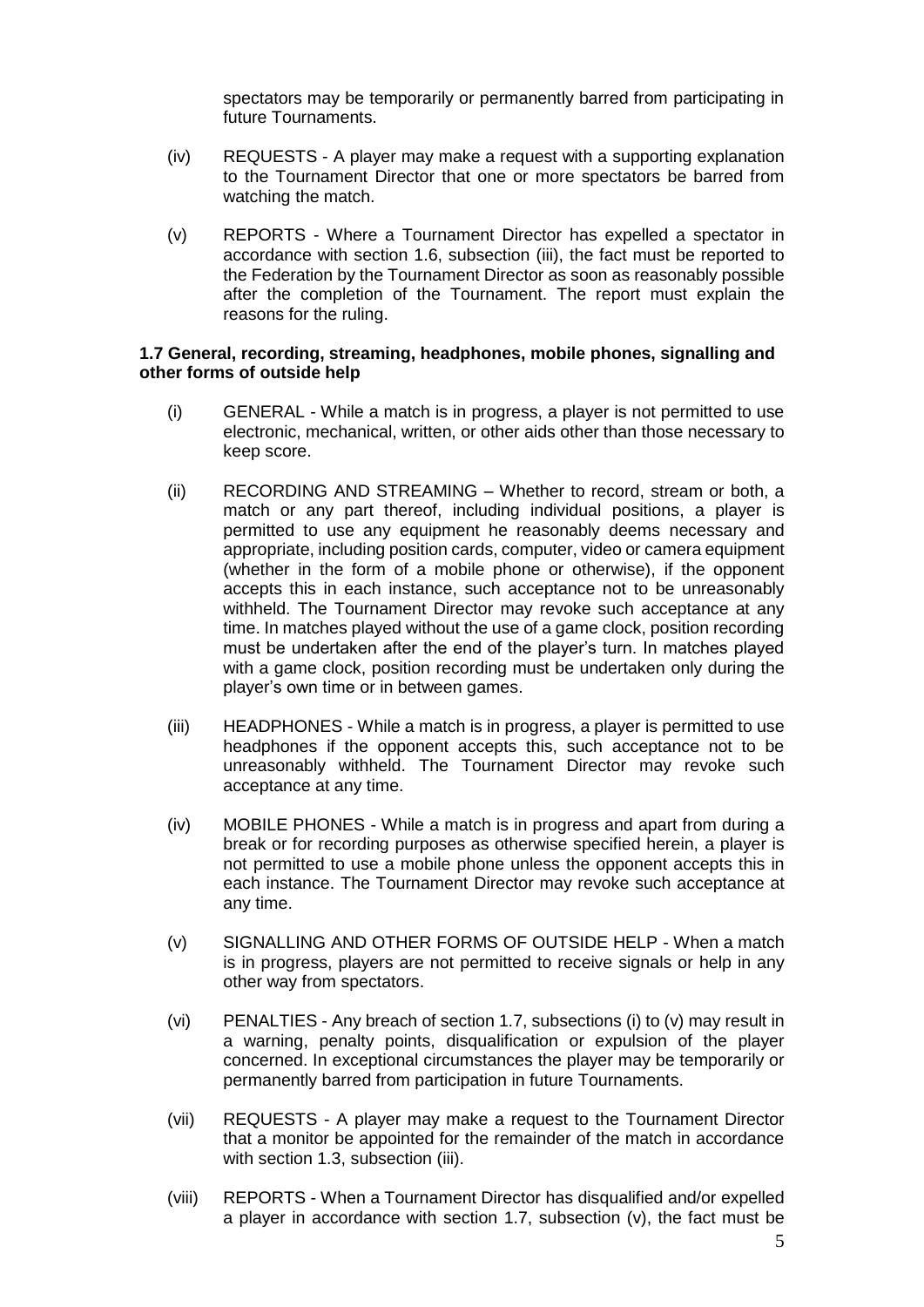<span id="page-5-0"></span>reported to the Federation by the Tournament Director as soon as reasonably possible after the completion of the Tournament. The report must explain the reasons for the ruling.

# **2. REGULATIONS**

#### <span id="page-5-1"></span>**2.1 Place**

All matches must be played in the tournament area designated by the Tournament Director. A player may insist that a match is played in a non-smoking area.

#### **2.2 Starting times and breaks**

- (i) STARTING TIMES All matches must begin at the scheduled times or as otherwise specified by the Tournament Director.
- (ii) BREAKS A player is entitled to a number of 5 minute breaks as follows:

<span id="page-5-2"></span>In matches up to 15 points: one break In matches of more than 15 points: two breaks

Breaks may only be taken in between games. Breaks may be taken consecutively. This may be done either by one player combining two or more of his permitted breaks or by both players combining their breaks. Any situation where a player leaves the board is considered to be a break unless doing so is a necessary part of the game. When playing best of three matches, breaks are only permitted between matches.

- (iii) EXCEPTIONS In certain circumstances the Tournament Director may make an exception to section 2.2, subsections (i) to (ii) if particular concerns to one or both players warrant this, if he deems the match to be of special significance or if he has devised an alternative break and/or time structure for the tournament or any particular match.
- (iv) PENALTIES Any breach of the rules for starting times and breaks may result in penalty points. If a player is not present and has not started the match 5 minutes after the starting time or after the end of the permitted break, one penalty point may be awarded. Subsequently a further penalty point may be awarded for each subsequent 5 minute delay. When a player has been awarded penalty points corresponding to more than half of the length of the match, such player shall be deemed to have won the match.

#### **2.3 Slow play**

- <span id="page-5-3"></span>(i) PENALTIES – at any time, if the Tournament Director considers that a match is being played at an unreasonably slow pace, either or both of the following sanctions may be imposed:
	- (a) a warning shall be given that if slow play persists, penalty points may be awarded; or
	- (b) the remainder of the match shall be played using a game clock. See section 3.5, subsection (vi).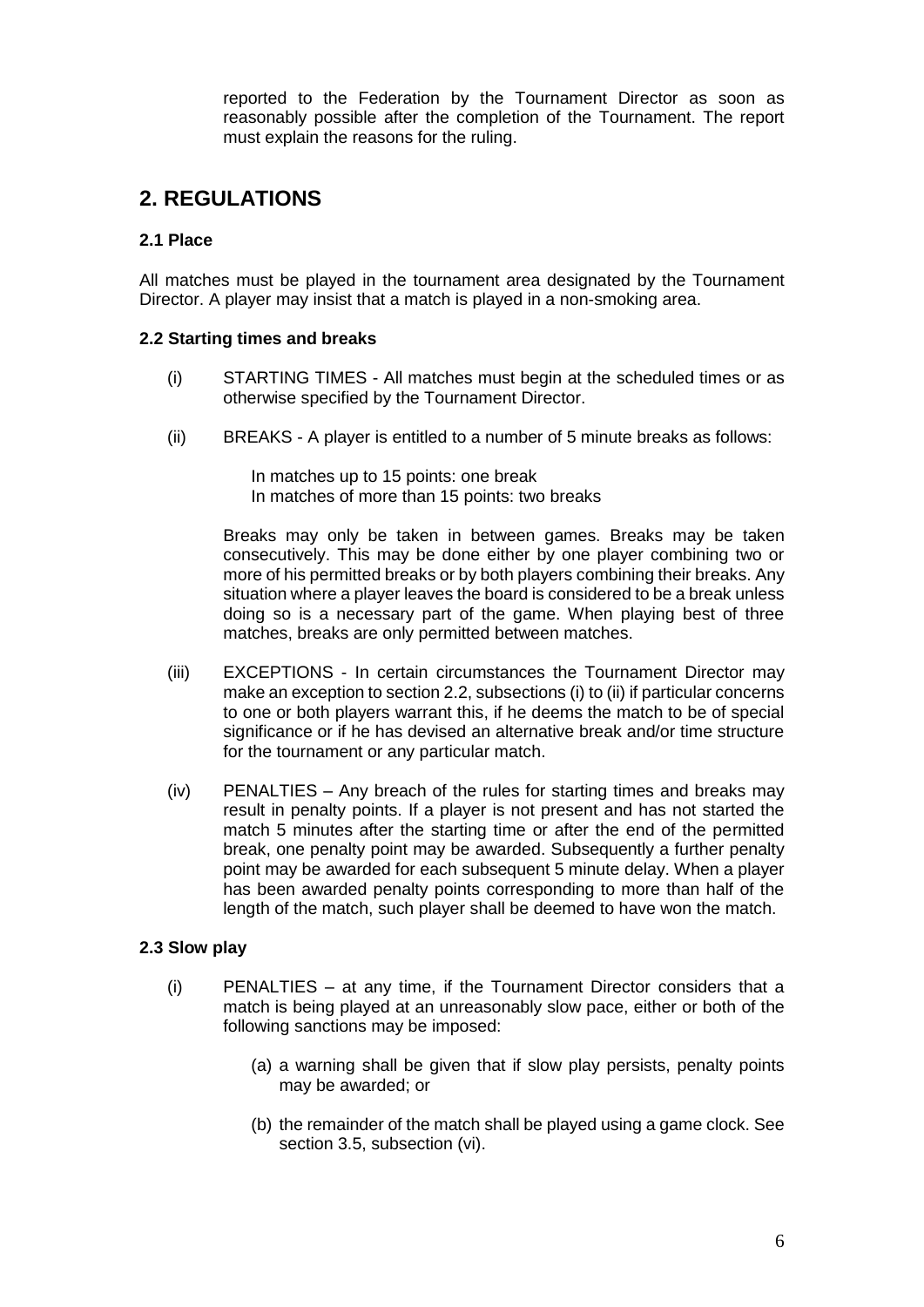(ii) REQUESTS - A player may make a request to the Tournament Director that the remainder of the match is played using a game clock, or that a monitor is appointed to observe the match.

### **2.4 Random and valid dice**

- <span id="page-6-0"></span>(i) PENALTIES - If the Tournament Director considers a player to be in breach of section 4.1, subsection (i) or section 4.1, subsection (iv) (a), he may rule that the remainder of the match is to be played using a baffle box.
- (ii) REQUESTS A player may make a request to the Tournament Director that the remainder of the match is played using a baffle box provided that one is available, or that a match monitor is appointed.

# <span id="page-6-1"></span>**3. PREPARATION**

### <span id="page-6-2"></span>**3.1 The board**

Subject to availability, a player may insist that the board, when opened, is a minimum of 44 cm by 55 cm and a maximum of 66 cm by 88 cm. If such a board is only available after the match has started, a player may insist that the board is replaced at that time. The board may only be replaced between games. All dice and doubling cubes not in use should be removed from the board before the start of the match.

### <span id="page-6-3"></span>**3.2 Cups**

Subject to availability, a player may insist that cups with an interior lip are used in preference to those without an interior lip. If cups with an interior lip are not available at the start of a match, a player may insist that the cups in use are replaced as soon as lipped cups become available, even if this is during a game.

#### **3.3 The dice**

- <span id="page-6-4"></span>(i) IN GENERAL - If they are available a player may insist that precision dice are used in preference to other dice. If precision dice are not available at the start of a match, a player may insist that the dice in use are replaced as soon as precision dice become available even if this is during a game.
- (ii) IN MATCHES PLAYED WITHOUT THE USE OF A GAME CLOCK The players must select four dice. These must be used for the entire match, except for situations as described in section 3.3, subsection (i) and section 3.7, subsection (i). Each player must use two dice.
- (iii) IN MATCHES PLAYED WITH THE USE OF A GAME CLOCK The players must select four dice. These must be used for the entire match, except for situations as described in section 3.3, subsection (i) and section 3.7, subsection (i). Only two dice are in use in each game. Four dice must be present at the board however, so that a change of dice is possible.

#### **3.4 Baffle box**

- <span id="page-6-5"></span>(i) SITUATIONS - The use of a baffle box may occur as an option, preference, obligation, or imposition:
	- (a) Option. In any Tournament the players may choose to play the match using a baffle box if they are in agreement;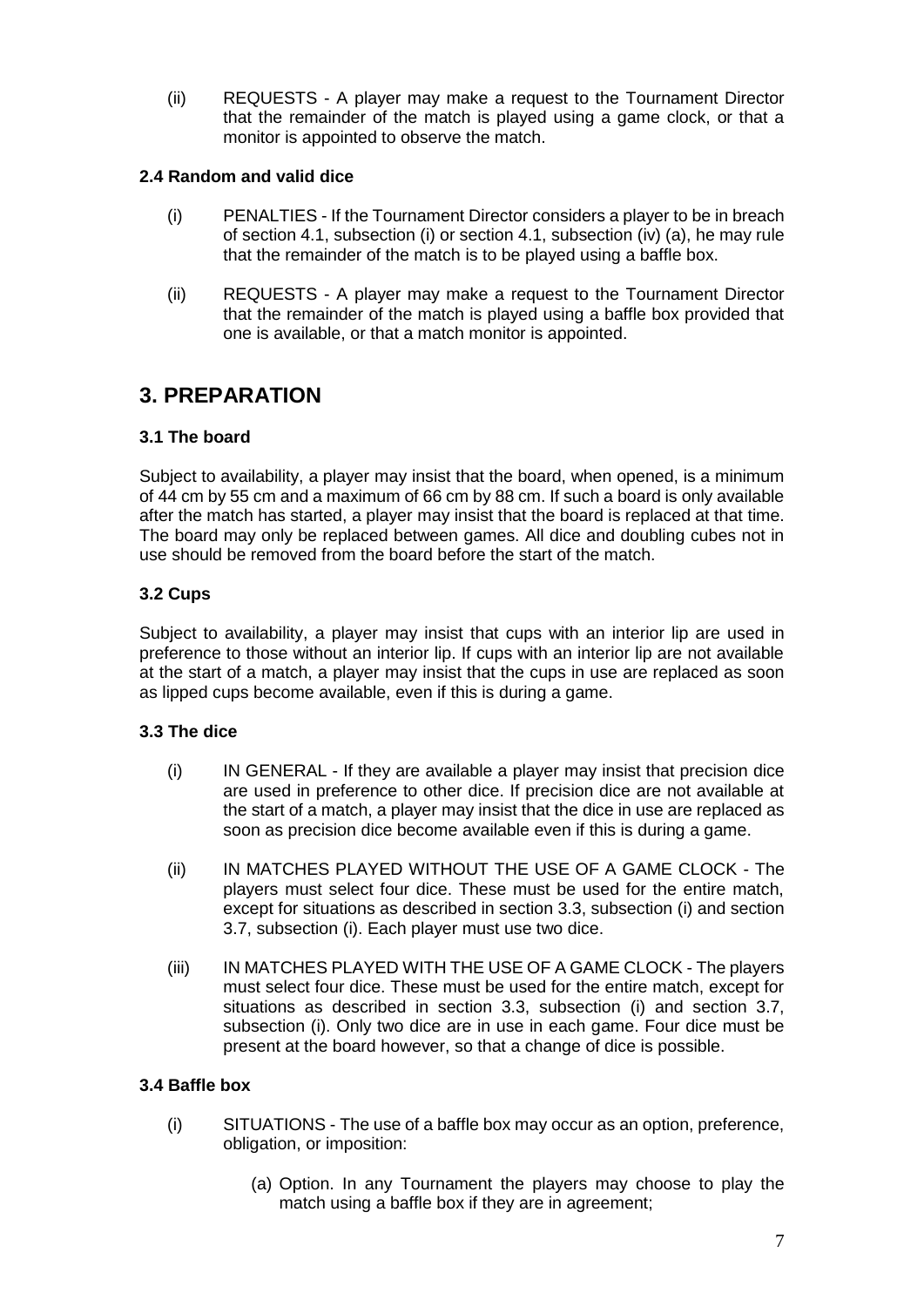- (b) Preference. A player may insist that the match is played using baffle box, if it is announced in the Tournament invitation that the Tournament, or part thereof, is to be held with a preference for baffle boxes;
- (c) Obligation. Players shall be obliged to play the match using a baffle box, if it is announced in the Tournament invitation that the Tournament, or part thereof, is to be held with an obligation to use baffle boxes; and
- (d) Imposition. In any Tournament the players are obliged to play the remainder of a match in progress using a baffle box, if a baffle box is available and the Tournament Director makes such a ruling in accordance with section 2.4, subsection (i)
- (ii) EXCEPTIONS In certain circumstances the Tournament Director may make an exception from section 3.4, subsection (i) (b) and (c), if special concerns to one or both players warrant such exception.
- (iii) CONSTRUCTION AND APPROVAL The baffle box must be properly constructed. If a player requests that the baffle box be approved by the Tournament Director, it must be approved before the match may be started or continued.
- (iv) PLACING. Where a baffle box is in use, it must be placed opposite the home boards of the players.

#### **3.5 Game clocks**

- <span id="page-7-0"></span>(i) SITUATIONS - The use of a game clock may occur as an option, preference, obligation, or imposition:
	- (a) Option. In any Tournament the players may choose to play the match using a game clock if they are in agreement;
	- (b) Preference. A player may insist that the match is played using a game clock (provided that one is readily available) if it is announced in the Tournament invitation that the Tournament, or part thereof, is held with a preference for game clocks:
	- (c) Obligation. Players are obliged to play the match using game clocks if it is announced in the Tournament invitation that the Tournament, or part thereof, is held with an obligation for game clocks;
	- (d) Imposition. In any Tournament the players are obliged to play the remainder of a match in progress using a game clock, if a game clock is available and the Tournament Director makes such a ruling in accordance with section 2.3; and
	- (e) The Tournament Director may request that a match is played using a game clock at any time provided that a game clock is available.
- (ii) EXCEPTIONS In certain circumstances the Tournament Director may make an exception to section 3.5, subsection (i) (b) and (c), if special concerns to one or both players warrant such exception.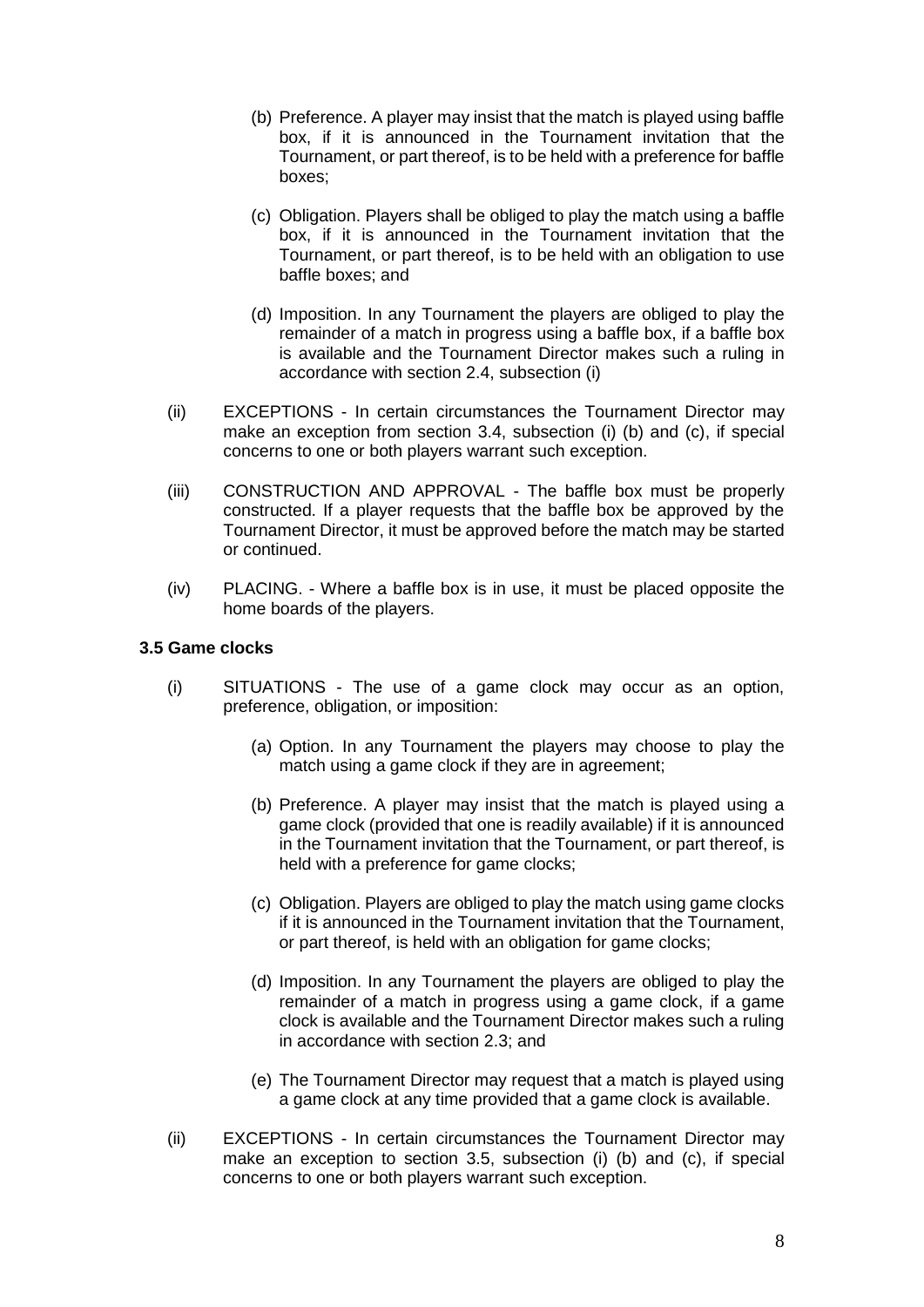- (iii) CONSTRUCTION AND APPROVAL The game clock must be properly constructed. If a player requests that the game clock be approved by the Tournament Director, it must be approved before the match is started.
- (iv) PLACING If a game clock is in use, it must be placed on the same side as the home boards of the players.
- (v) SETTING THE GAME CLOCK All matches played using game clocks must use the time delay method known as 'Simple Delay' and for the avoidance of doubt described as follows: each player is allotted a certain specified time per point of the match (match time). In addition to this each player is permitted a certain specified time delay per move before the match time commences (delay time). The delay time does not accumulate. In standard singles matches the match time is two (2) minutes and the delay time is twelve (12) seconds, or as otherwise specified by the Tournament Director. For doubles matches and any other non-standard matches, the Tournament Director shall specify the applicable match time and delay time. For the avoidance of doubt, the Tournament Director may devise an alternative break and/or time structure for the tournament or any particular match.
- (vi) TIME CONTROL In a match played using game clocks in situations such as those referred to in section 3.5, subsection (i) (a) to (d) each player is allotted a certain number of minutes according to the length of the match. The number of minutes allotted is calculated as ((RA+RB)/2)\*match time, where RA is the number of points required for player A to win the match and RB is the number of points required for player B to win the match.

#### <span id="page-8-0"></span>**3.6 Preferences**

If necessary, preferences such as seating, direction of play, choice of board, checkers, dice, baffle box or game clock shall be determined by the roll of dice, or as otherwise agreed by the parties concerned, before the start of the match.

#### **3.7 Change of equipment**

- <span id="page-8-1"></span>(i) IN GENERAL - The Tournament Director may change the equipment being used at any time. The players are only permitted to change the equipment in use in a match in progress if the equipment is defective or if they are in agreement or under the provisions of section 3.1, section 3.2 or section 3.3, subsection (i).
- <span id="page-8-2"></span>(ii) PARTICULARLY FOR GAME CLOCKS - A game clock with obvious errors must be replaced immediately. The Tournament Director shall set the time on the substitute game clock according to his best estimate.

#### **3.8 Board, streaming and recording**

The Tournament Director may, in his sole discretion and in any combination, require any match to be played on a particular board, to be streamed online, to be recorded by way of written notation or to be recorded by way of filming. Such decision is not liable to be appealed. For the avoidance of doubt, such recording shall be available to be published by the Tournament Director or the Federation in any manner they determine in their sole discretion.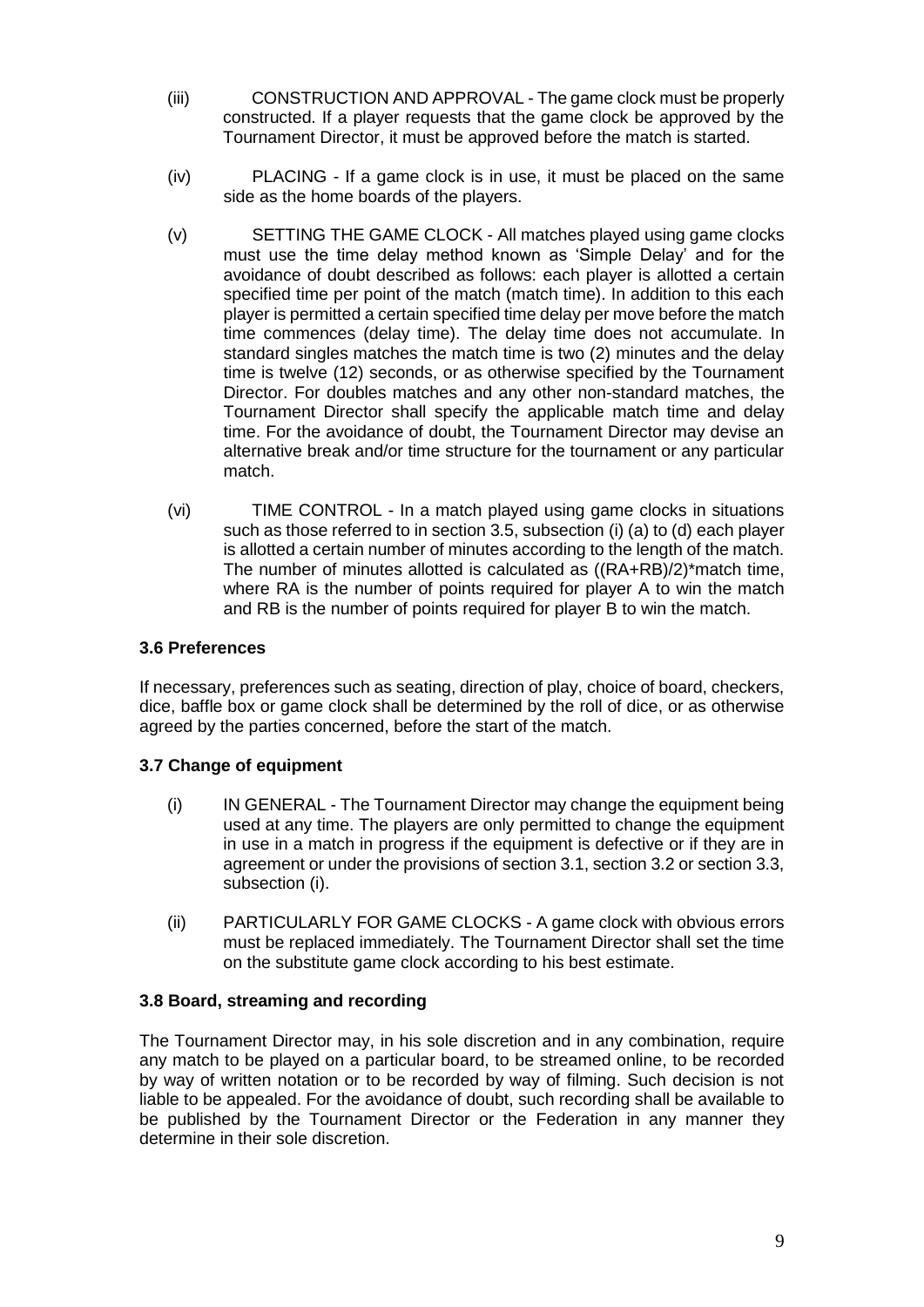# <span id="page-9-0"></span>**4. THE GAME**

# **4.1 Dice and rolls**

- <span id="page-9-1"></span>(i) RANDOM DICE - The use of dice is a means of obtaining random numbers ranging from 1 to 6. Any other use of the dice is a breach of the rules and the spirit of backgammon.
- (ii) HANDLING OF THE DICE The dice may not be touched while they are live. The dice are deemed to be live where the turn in progress has not been completed. When necessary however, a player may slide his own dice across the surface of the board to make room for moving the checkers.
- (iii) CHANGE OF DICE A player may demand that all four dice are mixed before any game of the match. In that case the player demanding the mixing must shake all four dice in a cup and roll them. The players then take turns selecting dice, starting with the player that did not demand such mixing.
- (iv) VALID ROLLS Generally, all rolls must be made on the right hand side of the bar.
	- (a) In matches played without a baffle box a valid roll consists of the dice being shaken vigorously, but not excessively, in a cup and then rolled out of the cup and across the playing surface of the board. As the dice are being rolled they should not touch the player's hand and the cup should not touch the board. The dice must roll freely and come to rest lying flat on the playing surface of the board to the roller's right of the bar. If this is not the case, the roll is deemed invalid and must be retaken. If the opponent has given his permission, the dice may be rolled to the roller's left of the bar. Permission to roll to the left of the bar expires when the opponent withdraws such permission, the player begins to roll to the right of the bar once again or when that particular game ends. For the avoidance of doubt, dice that do not lie flat due solely to inherent fluctuations of the surface of the board shall constitute a valid roll.
	- (b) In matches played using a baffle box a valid roll consists of the dice being dropped by hand or out of the cup into the baffle box. The dice must come to rest lying flat on the playing surface of the half of the board adjacent to the baffle box. If this is not the case, the roll is deemed invalid and must be retaken. For the avoidance of doubt, dice that do not lie flat due solely to inherent fluctuations of the surface of the board shall constitute a valid roll.

### (v) PREMATURE ACTION

- (a) If a player rolls the dice before his opponent has finished his turn, the roll shall stand.
- (b) In matches played using a game clock. If his opponent picks up the dice before the player has ended his turn, then the player may pause the game clock and complete his turn before activating his opponent's time once again and his opponent shall forfeit the delay time on his next turn. In such circumstances, the player shall summon the Tournament Director to claim the time penalty, unless both players agree to accept it. On his next turn, his opponent shall wait until his delay time has expired before commencing his turn.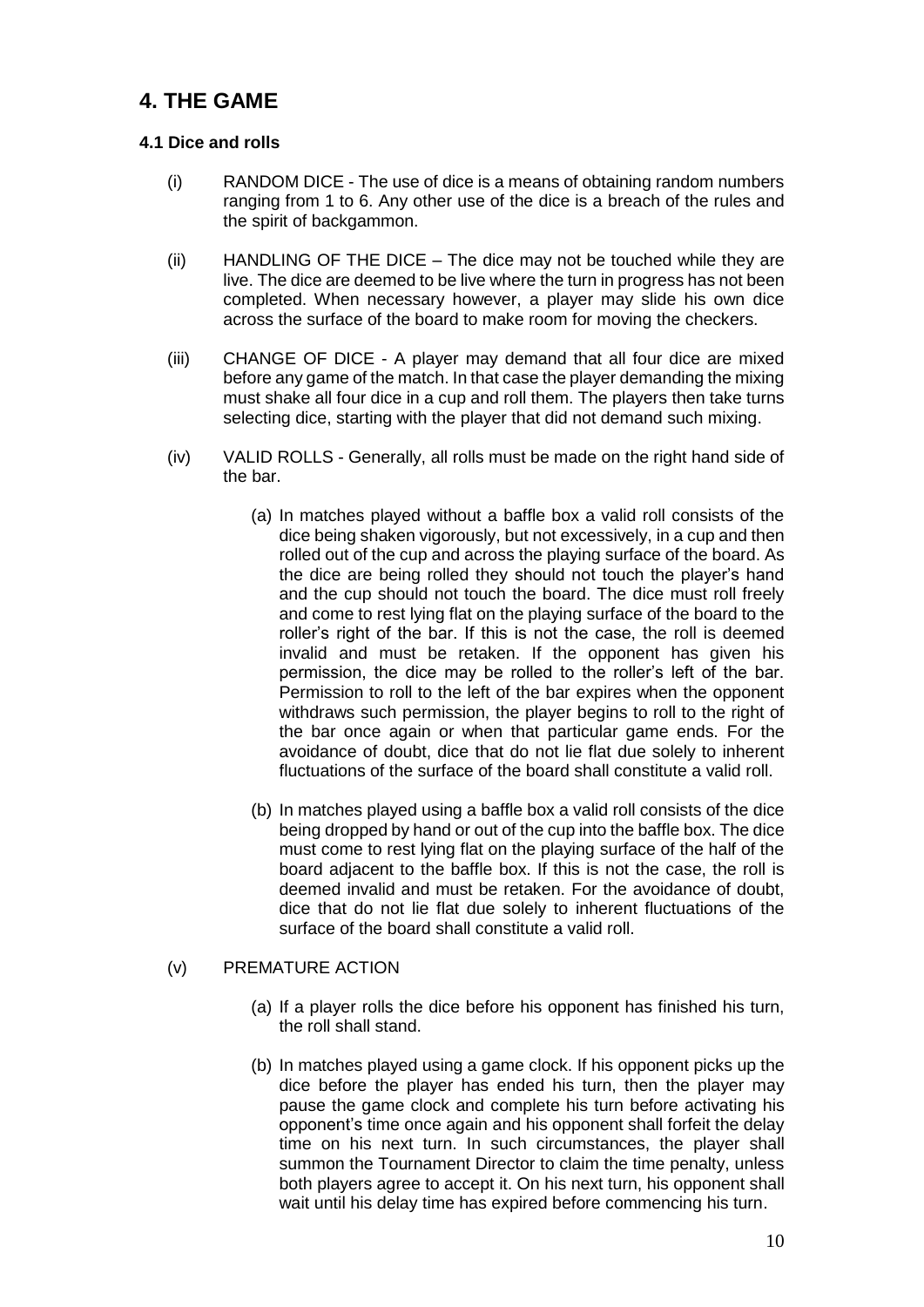#### (vi) END OF TURN

- (a) In matches played without using a game clock a player ends his turn by lifting either or both of his dice.
- <span id="page-10-0"></span>(b) In matches played using a game clock a player ends his turn by activating his opponent's time. If his opponent is not able to make a valid move or offer a valid double, the player must still end his turn by activating his opponent's time and wait for his opponent to activate the player's time.

#### **4.2 Checkers and moves**

- (i) MOVES Players must move clearly and use only one hand to move the checkers. Checkers on the bar must be re-entered into play before any other checker may be moved. Repeated transgressions by a player in breach of this provision may result firstly in a warning, and subsequently in penalty points**.**
- (ii) HANDLING OF CHECKERS A player should not touch his own checkers or his opponent's checkers during his opponent's turn. Checkers that have been hit must remain on the bar until they are able to be re-entered into the game in a legal manner. Checkers borne off must be kept away from the playing surface of the board until the end of the game. Repeated transgressions by a player in breach of this provision may result firstly in a warning, and subsequently in penalty points**.**
- (iii) ILLEGAL MOVES.
	- (a) If an illegal move is noticed by either player before his opponent has made a valid roll or offered a valid double, it must be corrected. Only the players, the Tournament Director and any official match monitors are required to point out an illegal move unless the players have clearly stated an intention to the contrary to observers including any match annotator. An illegal move will stand once the opponent has made a valid roll or offered a valid double.
	- (b) UNDOING OF ILLEGAL MOVES IN MATCHES PLAYED WITHOUT THE USE OF A GAME CLOCK - Demands for undoing are made by presenting the opponent with the fact. Once the opponent has accepted the fact, the dice must be replaced on the board showing the correct value and the move must be replayed legally.
	- (c) UNDOING OF ILLEGAL MOVES IN MATCHES PLAYED WITH A GAME CLOCK - Demands for undoing are made by pausing the game clock and presenting the opponent with the fact. Once the opponent has accepted the fact, the opponent's time must be restarted on the game clock. When the delay time has run out, the opponent may make a legal move.
	- (d) Repeated illegal moves may result firstly in a warning, and subsequently in penalty points.
- (iv) ERRORS IN THE STARTING POSITION If an error in the starting position is noticed after the player starting the game has commenced his second turn by making a valid roll or offering a valid double, the starting position is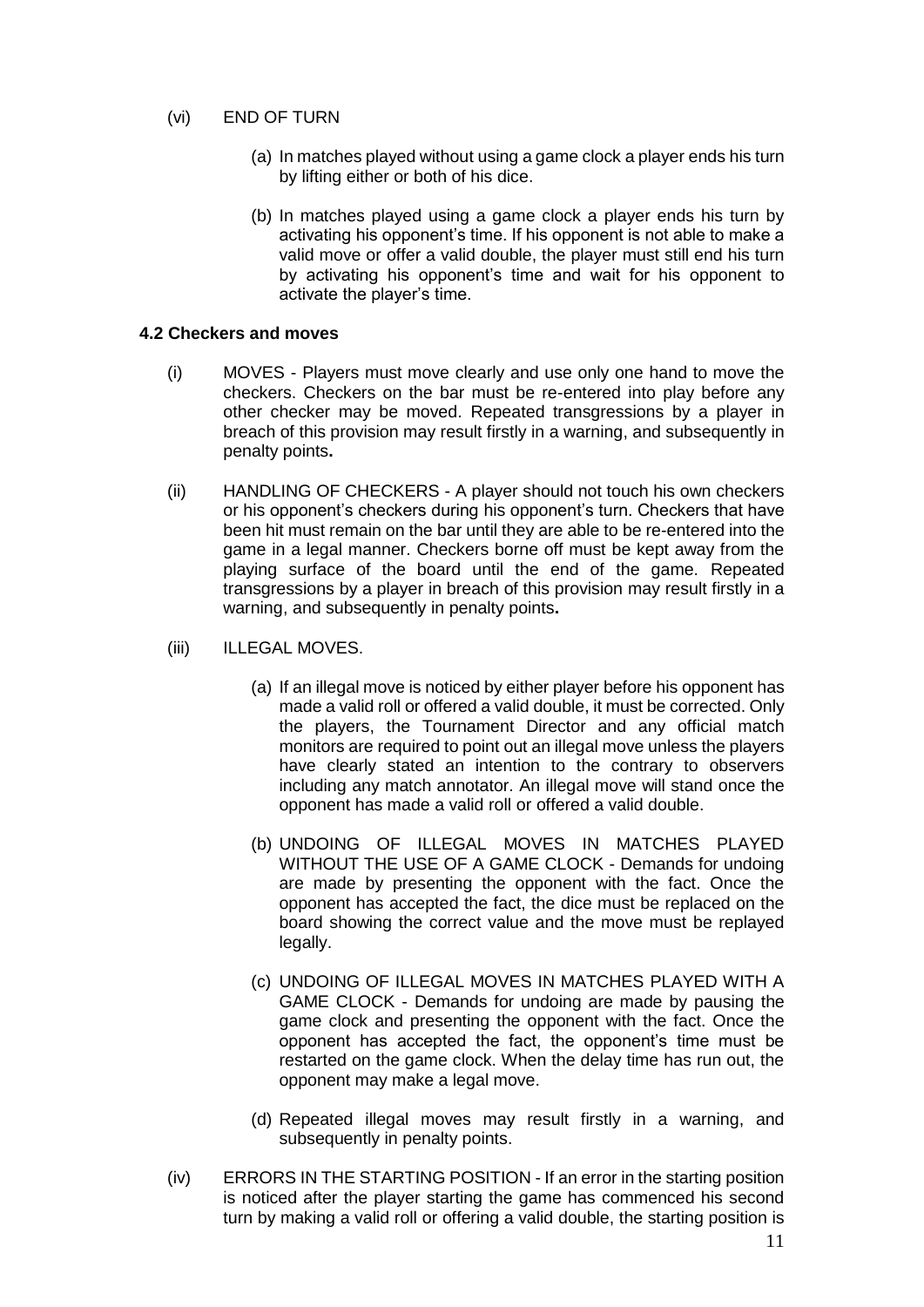valid in spite of the error. An error noticed before the player starting the game has commenced his second turn by making a valid roll or offering a valid double must be corrected in accordance with the correct starting position. For the avoidance of doubt, a player starting with fewer than 15 checkers may still lose a gammon or backgammon.

(v) CHECKER SHUFFLING - Players should not, in an uncontrolled manner, shuffle their checkers back and forth across the board in order to test new positions. Repeated transgressions by a player in breach of this provision may result firstly in a warning, and subsequently in penalty points.

#### **4.3 Game clocks**

- <span id="page-11-0"></span>(i) HANDLING OF THE GAME CLOCK – during a game, players must activate the game clock with the same hand used for moving the checkers. Repeated transgressions by a player in breach of this provision may result firstly in a warning, and subsequently in penalty points.
- (ii) PAUSING THE GAME CLOCK Pausing the game clock is only permitted in the following seven situations:
	- (a) when a game has been played to conclusion;
	- (b) during breaks. If one or both players are leaving the game table, both players must note down the times on the game clock on their scorecards. If the players have not noted the times on the game clock and the game clock has been activated during the break, the Tournament Director must be called immediately. The Tournament Director shall then set the time on the game clock according to his best estimate;
	- (c) when the Tournament Director is called or when the Tournament Director requests it:
	- (d) when a player has picked up the dice before the opponent has ended his turn in accordance with section 4.1, subsection (v) (b);
	- (e) when a player has picked up the dice and activated his opponent's time;
	- (f) when a player demands that an illegal move or presumed illegal move is remade in accordance with section 4.2, subsection (iii) (c); and
	- (g) when a player believes that the game is settled. If his opponent concurs, the players note down the result of the game and the next game may be started. If his opponent disagrees, the game clock is restarted if it has been paused and the game is played to conclusion.
- (iii) TIME HAS RUN OUT Time is deemed to have run out when one of the players, or the Tournament Director, realises that it has run out and declares the fact. If the time of one of the players has run out the Tournament Director must be notified. The player whose time has run out has lost the match. If the time has run out for both players and it is not possible to determine which of the players first ran out of time, the remainder of the match must be played without the use of the game clock, except where a player is otherwise certain to win the match (the "gin"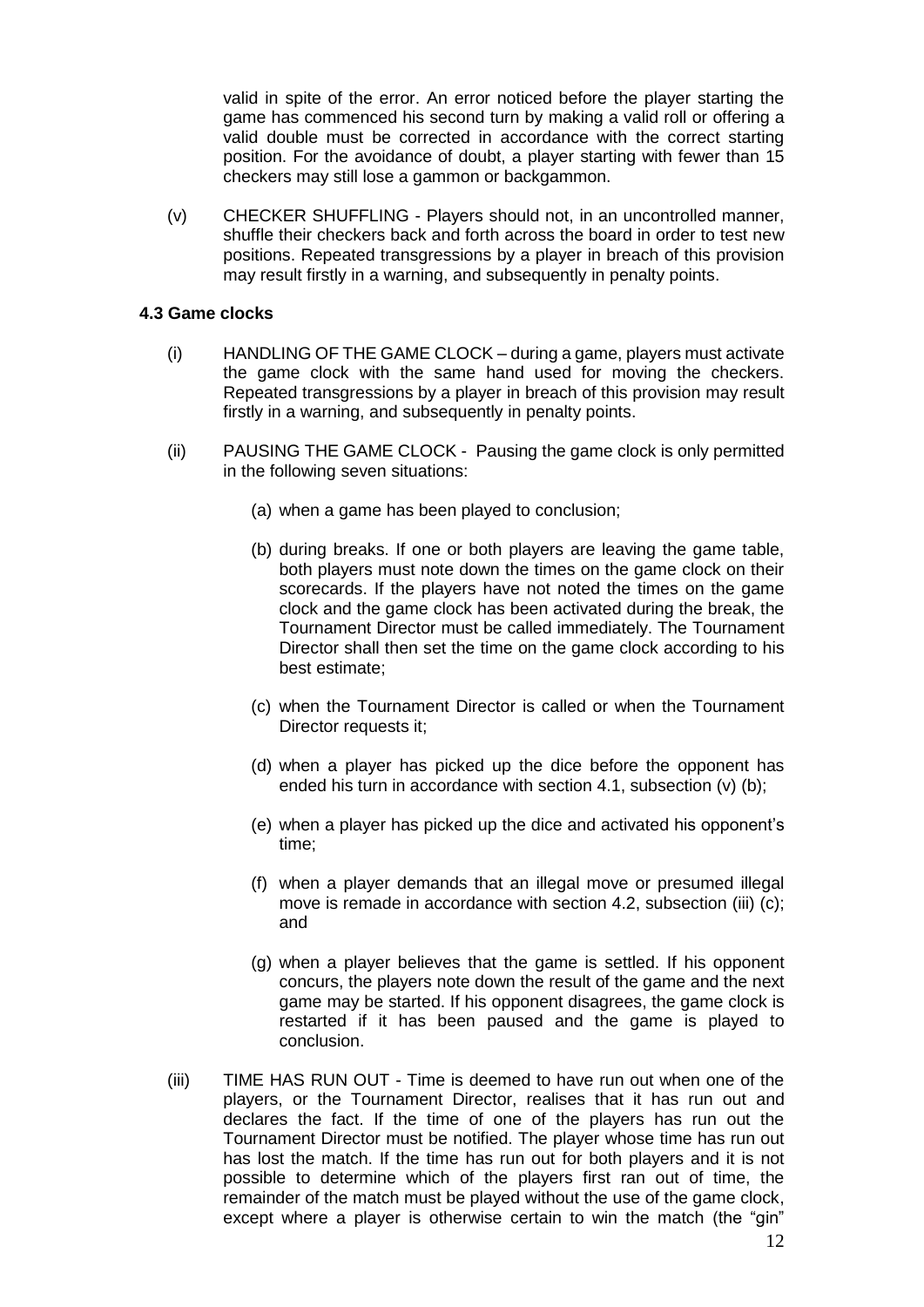situation) in which case such player shall be declared the winner of the match.

- (iv) MISTAKE AS TO CLOCK ACTIVATION Where a player notices (or in the opinion of the Tournament Director it is obvious that he has or should have noticed) that his opponent has made a mistake such that his opponent's time is activated without him being aware of it then the player is under a duty to inform his opponent of the fact. Failure to do so may result in addition back of the time so lost, a warning to such player, penalty points against such player, loss of the game by such player, loss of the match by such player or disqualification from the Tournament of such player. In exceptional circumstances the player involved may be temporarily or permanently barred from future Tournaments.
- (v) INVALID ROLLS Notwithstanding anything to the contrary herein, where an invalid roll occurs and in order not to adversely prejudice the player on roll, either player may pause the clock and/or restart the delay time as he reasonably deems appropriate. Where there is disagreement as to the validity of the roll, the clock may be paused by either player until the disagreement is resolved.

#### **4.4 Doubling cube**

- <span id="page-12-0"></span>(i) PLACING OF THE DOUBLING CUBE - It is the responsibility of both players to ensure that at the start of each game the doubling cube is placed in the centre between the two players with the '1' or '64' facing up. If the doubling cube has not been placed in the centre, it must be placed in the centre as soon as the players notice the error. An exception to this is the Crawford game, when the doubling cube should be removed from the board entirely.
- (ii) DOUBLING The players may use the doubling cube only on their turn. It must be used before any attempt to roll the dice however, and therefore cannot be used after an invalid roll. A player must double by turning the doubling cube and placing it on the board, so that the cube is showing the doubling level directly above the previous level (the physical act) and saying the words "I double" or the like (the verbal act). In matches played using a game clock, the player must also activate his opponent's time. For the avoidance of doubt and notwithstanding anything to the contrary above, either: (i) the verbal act or the physical act on their own; or (ii) the demonstration of an intention to double including by reaching for, pointing at, touching or picking up the doubling cube, shall be deemed a valid double.
- (iii) ACCEPTING/PASSING A DOUBLE Players should generally accept a double by moving the doubling cube to their side of the board (the physical act) and saying "I take" or the like (the verbal act). The doubling cube must then be placed within the limits of the board, visible to both players, on the side of the player being doubled. The double is generally passed by centring the doubling cube with the '1' or '64' facing up (the physical act) and saying "I pass" or the like (the verbal act). In matches played using a game clock, where a player is accepting the double he must also activate his opponent's time. In matches played using a game clock, where a player is passing the double he should also pause the game clock. However and notwithstanding anything to the contrary above, either the verbal act or the physical act on their own will be interpreted as a take or a pass as appropriate.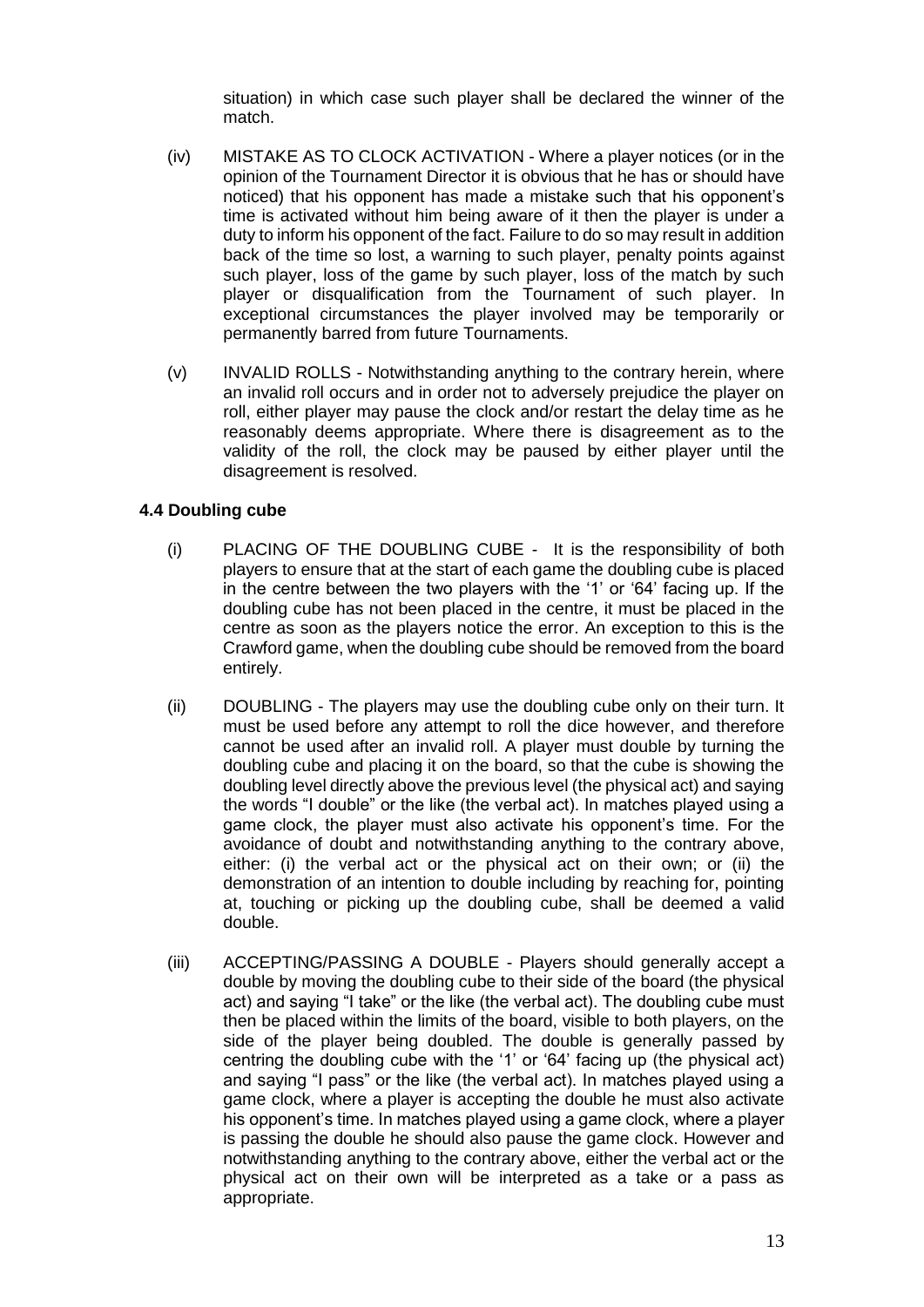- (iv) CRAWFORD RULE The Crawford rule applies to all matches. In the first game in which one of the players is exactly one point away from winning the match (the Crawford game), neither of the players may use the doubling cube. For the avoidance of doubt, a player who notices that his opponent has doubled during the Crawford game must point this out and failure to do so may result in such player's loss of the match and possible disqualification from the remainder of the Tournament. If a player doubles in the Crawford game, the double is annulled in the following situations:
	- (a) if the game is in progress. When a double is annulled in a game in progress, the game is continued without the use of the doubling cube;
	- (b) if the game has ended, but the next game has not yet started. When a double is annulled between games the scorecards of the players are corrected so that the points totals equal the number of points that would have been correct without the use of the doubling cube; and
	- (c) if the game in which the double was made was the last game of the match. When a double is annulled after the end of the match the scorecards of the players are corrected so that the points totals equal the number of points that would have been correct without the use of the doubling cube and the match is resumed. The Tournament Director is obliged to intervene if he is informed that a Crawford game has been doubled so that the double may be annulled.
- (v) PREMATURE ACTION If a player doubles before the end of the opponent's turn, the double stands if it is otherwise valid. The opponent is then entitled to finish his turn knowing that the opponent will be doubling.
- (vi) DOUBLES TO WRONG LEVELS If a player validly doubles or accepts or passes a double but at a wrong level, the double or acceptance or pass is still valid, but the level of the doubling cube must be corrected, so that it is consistent with the level of a correct double.
- (vii) DOUBLING WHEN THE CUBE IS DEAD If a player holds a cube at a level that would be sufficient for that player to win the match, the doubling cube is deemed to be 'dead' meaning that it is no longer available for further cube action by such player. If in these circumstances the player mistakenly doubles such cube action is deemed invalid. In such circumstances the double may be annulled in the same three situations as apply to the annulment of an incorrect double in the Crawford game (section 4.4, subsection (iv) (a) to (c)) save that the prior (dead) cube value shall determine the number of points scored.
- (viii) AUTOMATIC DOUBLES, BEAVERS AND THE JACOBY RULE for the avoidance of doubt, automatic doubles, beavers and the Jacoby Rule are strictly money game concepts only and accordingly are not permitted in tournament backgammon.
- (ix) DISPUTES AS TO VALUE OF A DOUBLING CUBE players should endeavour to ensure on an ongoing basis that the positioning and value of the doubling cube is correct. In case of dispute, the general presumption shall be that such positioning and value are correct and it will be for the player disputing this to demonstrate otherwise.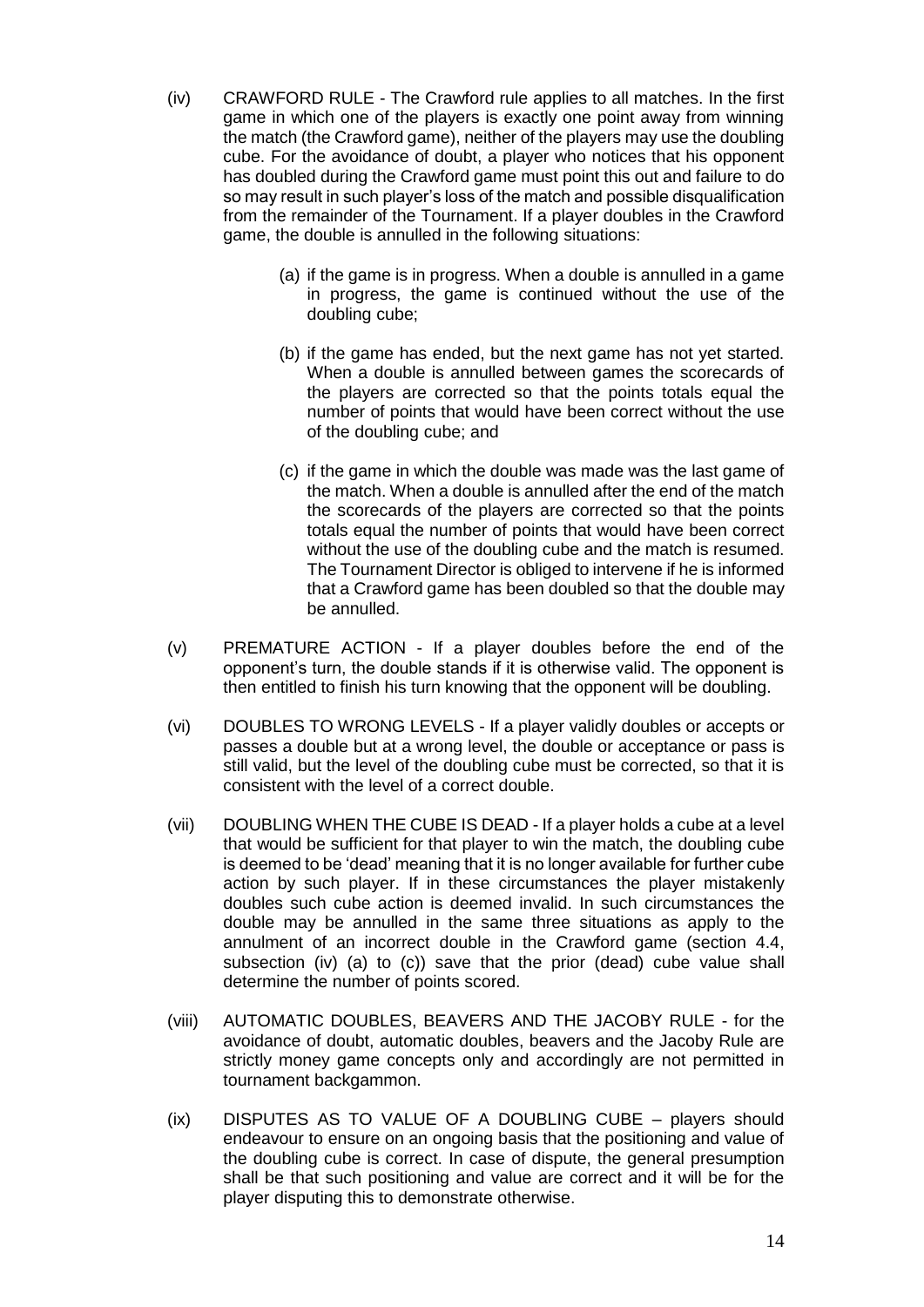### <span id="page-14-0"></span>**4.5 Completion**

All games and matches must be played to completion unless brought to an end by the pass of a double or, if the match is played using a game clock, by a player running out of time. However if no contact remains or it is otherwise impossible for any other result to occur, a player may accept the loss of a single game, a gammon or backgammon, as appropriate. Otherwise, the players are not permitted to agree on the outcome of points, of a game or a match. All matches must be played to the correctly specified number of points. Breach of this rule may result in disqualification of one or both players. In exceptional circumstances the players involved may be temporarily or permanently barred from future Federation approved Tournaments.

#### <span id="page-14-1"></span>**4.6 Reporting of results**

The winner must report the result of the match to the Tournament Director as soon as reasonably possible after the end of the match. The Tournament Director shall verify the result and announce it on the Tournament board. If an incorrect result has been announced it may be corrected as long as the correction is made within a reasonable time even if either of the players has started a subsequent match in the Tournament.

#### <span id="page-14-2"></span>**4.7 Scorekeeping**

Both players are encouraged to keep an ongoing record of the score of the match and announce to each other the score of the match before each game. Before the start of a Crawford game, the players must announce the fact that it is the Crawford game to each other. If the players agree to do so it is permitted to use a scoreboard that shows the length of the match, the score and the status of Crawford. Scoreboards must be used if the Tournament Director demands it. The players should still endeavour to keep the score on individual scorecards even when a scoreboard is in use. In case of dispute, the score-sheet of the trailing player in the match shall be deemed conclusive, providing it is clear and unambiguous. If only one player has kept a score-sheet then in the case of dispute such score-sheet shall be deemed conclusive.

#### <span id="page-14-3"></span>**4.8 Incorrect match length**

Where a match has been played and concluded to an incorrect match length such result shall stand.

Otherwise, where a match is being played to an incorrect match length, any game in progress shall not be affected but the match length shall be corrected at the beginning of the next game if possible. If the match is concluded to the incorrect score as a result of such game in progress then a correction is not deemed possible and such result shall stand.

A proposed correction to the match length is also not deemed possible where the correct match length is shorter than the incorrect match length and such proposed correction would result in a concluded match. In such circumstances the match shall continue to conclusion to the incorrect match length and such result shall stand.